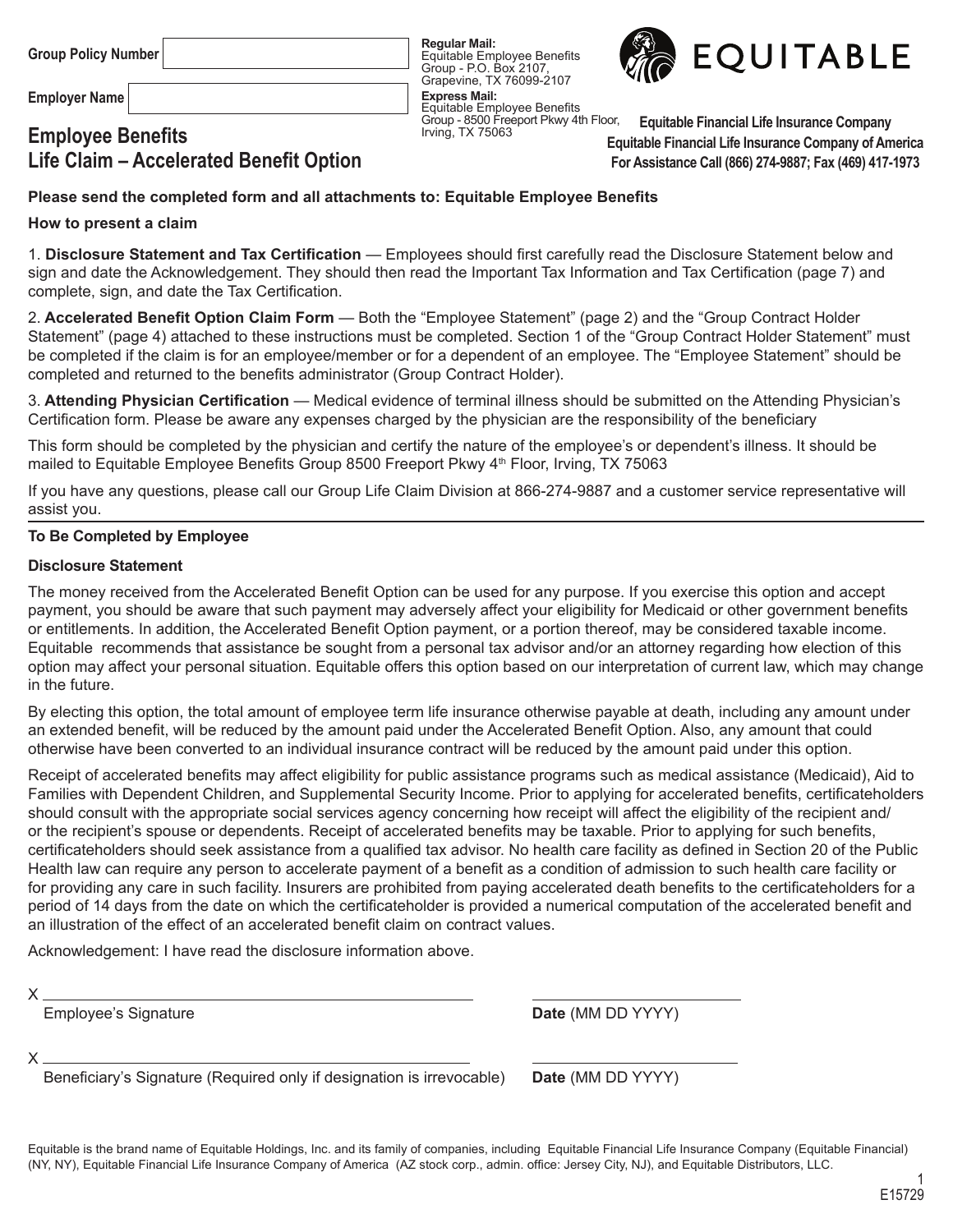| Group Policy Number |  |
|---------------------|--|
|---------------------|--|



**Equitable Financial Life Insurance Company Equitable Financial Life Insurance Company of America For Assistance Call (866) 274-9887; Fax (469) 417-1973**

# **To Be Completed By Employee**

**Employee Statement** Please complete in full.

| Name                                                                         | <b>Social Security Number</b> | Date of Birth (MM DD YYYY)                                                                                                                                            |
|------------------------------------------------------------------------------|-------------------------------|-----------------------------------------------------------------------------------------------------------------------------------------------------------------------|
|                                                                              |                               |                                                                                                                                                                       |
|                                                                              |                               |                                                                                                                                                                       |
| <b>Home Address</b>                                                          |                               |                                                                                                                                                                       |
|                                                                              |                               |                                                                                                                                                                       |
| Mailing Address (if different)                                               |                               |                                                                                                                                                                       |
|                                                                              |                               |                                                                                                                                                                       |
|                                                                              |                               |                                                                                                                                                                       |
| Claimant's Information (Should only be completed if different from employee) |                               |                                                                                                                                                                       |
| <b>First Name</b>                                                            | MI                            | Last Name                                                                                                                                                             |
|                                                                              |                               |                                                                                                                                                                       |
| Social Security Number                                                       | Date of Birth (MM DD YYYY)    | Date of Disability (MM DD YYYY)                                                                                                                                       |
|                                                                              |                               |                                                                                                                                                                       |
| Gender<br>Relationship to Employee                                           |                               |                                                                                                                                                                       |
| Employee<br>Male<br>Female                                                   | Spouse*  <br>Child            | Other<br>State of Residence                                                                                                                                           |
|                                                                              |                               |                                                                                                                                                                       |
| Relationship to Employee                                                     |                               | Telephone Number                                                                                                                                                      |
|                                                                              |                               |                                                                                                                                                                       |
| Residence: Street                                                            |                               | Apt.                                                                                                                                                                  |
|                                                                              |                               |                                                                                                                                                                       |
| City                                                                         | <b>State</b>                  | ZIP Code                                                                                                                                                              |
|                                                                              |                               |                                                                                                                                                                       |
|                                                                              |                               | * Note: Spouse includes the Proposed Insured's legally married spouse, or civil union partner or domestic partner if legally recognized in the governing jurisdiction |
|                                                                              |                               |                                                                                                                                                                       |
| Last day worked prior to current disability (MM DD YYYY)                     |                               | Date first treated by physician (MM DD YYYY)<br>Amount being claimed                                                                                                  |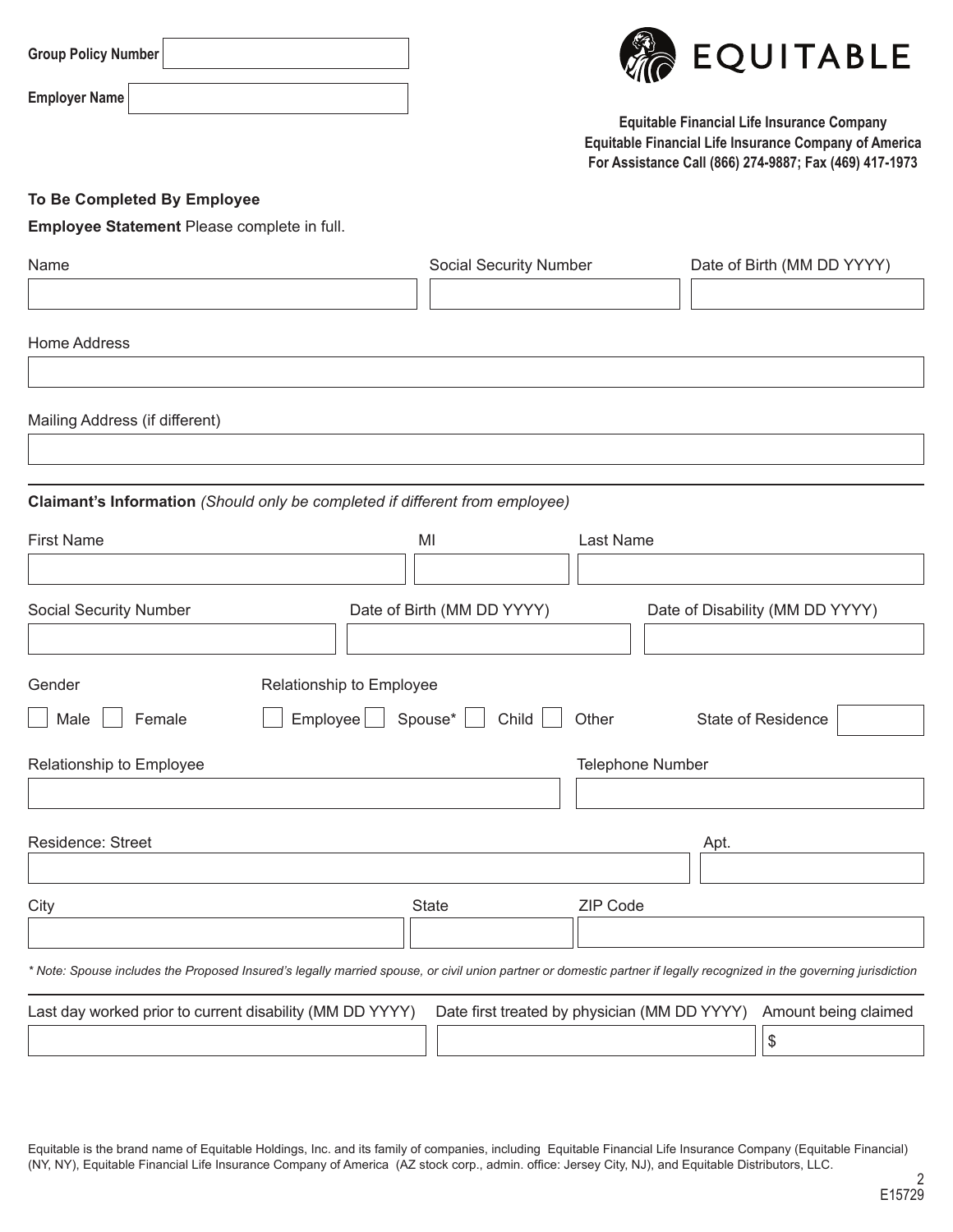| <b>Group Policy Number</b> |  |
|----------------------------|--|
|----------------------------|--|

# **Accelerated Benefit Option Claim Form**

(Use for employee/member and dependent claims.)

## **To Be Completed by Employee Employee Statement (continued)**

\*If claim is for a dependent, please provide the following information:

| Name                                                                                                                          | <b>Social Security Number</b>                                                                                                                                       | Date of Birth (MM DD YYYY) |
|-------------------------------------------------------------------------------------------------------------------------------|---------------------------------------------------------------------------------------------------------------------------------------------------------------------|----------------------------|
|                                                                                                                               |                                                                                                                                                                     |                            |
| List physicians consulted because of this disability                                                                          | <b>Period Treated</b>                                                                                                                                               |                            |
| Name                                                                                                                          | From (MM DD YYYY)                                                                                                                                                   | To (MM DD YYYY)            |
| Dr.                                                                                                                           |                                                                                                                                                                     |                            |
| <b>Address</b>                                                                                                                |                                                                                                                                                                     |                            |
|                                                                                                                               |                                                                                                                                                                     |                            |
| Name                                                                                                                          | From (MM DD YYYY)                                                                                                                                                   | To (MM DD YYYY)            |
| Dr.                                                                                                                           |                                                                                                                                                                     |                            |
| <b>Address</b>                                                                                                                |                                                                                                                                                                     |                            |
|                                                                                                                               |                                                                                                                                                                     |                            |
| List any hospital confinements for this disability                                                                            | <b>Period Confined</b>                                                                                                                                              |                            |
| Name of hospital                                                                                                              | From (MM DD YYYY)                                                                                                                                                   | To (MM DD YYYY)            |
|                                                                                                                               |                                                                                                                                                                     |                            |
|                                                                                                                               |                                                                                                                                                                     |                            |
|                                                                                                                               |                                                                                                                                                                     |                            |
|                                                                                                                               |                                                                                                                                                                     |                            |
| If you have any other Equitable policies, please show policy<br>number(s) (complete as it pertains to employee or dependent): |                                                                                                                                                                     |                            |
|                                                                                                                               |                                                                                                                                                                     |                            |
| Has this insurance been assigned?   Yes  <br><b>No</b>                                                                        | Has any government agency required that you involuntarily<br>exercise this option as a condition for obtaining or retaining<br>a government benefit or entitlement? | Yes<br><b>No</b>           |

Benefit will be made in a lump sum if approved.

Equitable is the brand name of Equitable Holdings, Inc. and its family of companies, including Equitable Financial Life Insurance Company (Equitable Financial) (NY, NY), Equitable Financial Life Insurance Company of America (AZ stock corp., admin. office: Jersey City, NJ), and Equitable Distributors, LLC.



**Equitable Financial Life Insurance Company Equitable Financial Life Insurance Company of America For Assistance Call (866) 274-9887; Fax (469) 417-1973**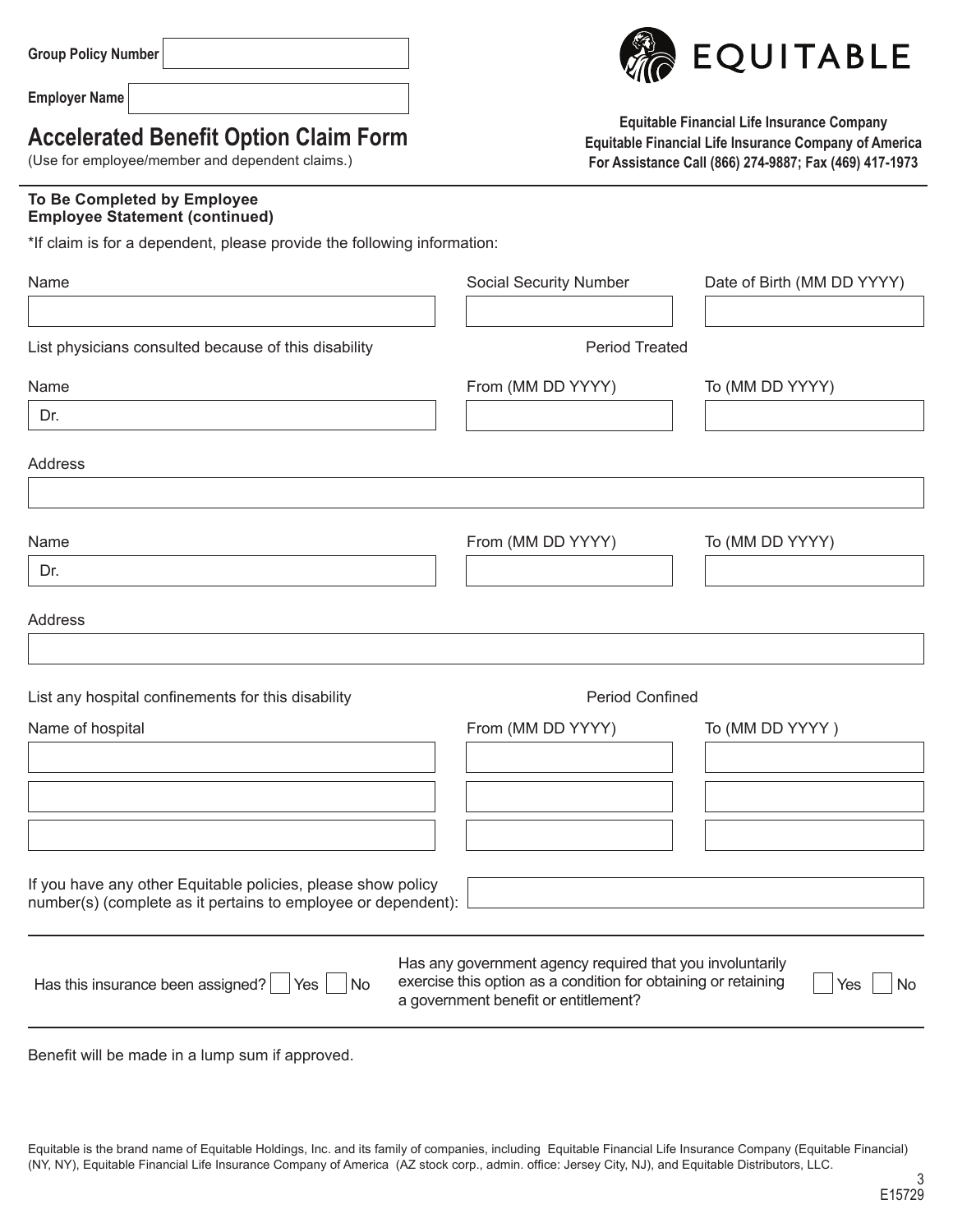**Group Policy Number**

**Employer Name**



## **Equitable Financial Life Insurance Company Equitable Financial Life Insurance Company of America\* For Assistance Call (866) 274-9887; Fax (469) 417-1973**

#### **Fraud Warnings**

**Alaska and New Hampshire:**

Any person who, with a purpose to injure, defraud or deceive any insurance company, files a statement of claim containing any false, incomplete or misleading information is subject to prosecution and punishment for insurance fraud, as provided under state law.

#### **Alabama, Arkansas, Louisiana, Maryland, New Mexico, Rhode Island, Texas, West Virginia:**

Any person who knowingly or willfully presents a false or fraudulent claim for payment of a loss or benefit or knowingly or willfully presents false information in an application for insurance is guilty of a crime and may be subject to civil and criminal penalties, including fines and confinement in prison.

#### **Arizona and California:**

For your protection, Arizona or California law requires the following statement to appear on this form. Any person who knowingly presents a false or fraudulent claim for payment of a loss is guilty of a crime and may be subject to fines and confinement in state prison.

#### **Colorado:**

It is unlawful to knowingly provide false, incomplete, or misleading facts or information to an insurance company for the purpose of defrauding or attempting to defraud the company. Penalties may include imprisonment, fines, denial of insurance, and civil damages. Any insurance company or agent of an insurance company who knowingly provides false, incomplete, or misleading facts or information to a policyholder or claimant for the purpose of defrauding or attempting to defraud the policyholder or claimant with regard to a settlement or award payable from insurance proceeds shall be reported to the Colorado division of insurance within the department of regulatory agencies.

#### **Delaware, Florida, Idaho, Indiana, and Oklahoma:**

Any person who knowingly, and with intent to injure, defraud or deceive any insurer, files a statement of claim containing any false, incomplete or misleading information is guilty of a felony.

#### **District of Columbia, Maine, Tennessee, Virginia and Washington:**

WARNING: It is a crime to knowingly provide false, incomplete, or misleading information to an insurance company for the purpose of defrauding the company or any other person. Penalties may include imprisonment, fines or a denial of insurance benefits.

#### **Kentucky and Pennsylvania:**

Any person who knowingly and with the intent to defraud any insurance company or other person files an application for insurance or statement of claim containing any materially false information, or conceals for the purpose of misleading, information concerning any fact material thereto, commits a fraudulent insurance act, which is a crime, and subjects such person to criminal and civil penalties.

#### **Minnesota:**

A person who files a claim with intent to defraud or helps commit a fraud against an insurer is guilty of a crime.

#### **New Jersey:**

Any person who knowingly files a statement of claim containing any false or misleading information is subject to criminal and civil penalties.

#### **New York:**

Any person who knowingly and with intent to defraud any insurance company or other person files an application for insurance or statement of claim containing any materially false information, or conceals for the purpose of misleading, information concerning any fact material thereto, commits a fraudulent insurance act, which is a crime and shall also be subject to a civil penalty not to exceed five thousand dollars and the stated value of the claim for each such violation.

#### **NY STATE RESIDENTS READ AND SIGN ONLY:**

I have read and understood the New York State Fraud Warning.

| Signature         |
|-------------------|
| Ohio <sup>.</sup> |

Signature --- : Date:

Any person who, with intent to defraud or knowing that he is facilitating a fraud against an insurer, submits an application or files a claim containing a false or deceptive statement is guilty of insurance fraud.

#### **Oregon and All Other States:**

Any person who, with intent to defraud or knowing that he is facilitating a fraud against an insurer, submits an application or files a claim containing a false or deceptive statement that is material to the interests of an insurer may be guilty of insurance fraud. **Puerto Rico:**

#### Any person who knowingly and with the intention of defrauding presents false information in an insurance application, or presents, helps, or causes the presentation of a fraudulent claim for the payment of a loss or any other benefit, or presents more than one claim for the same damage or loss, shall incur a felony and, upon conviction, shall be sanctioned for each violation with the penalty of a fine of not less than five thousand dollars (\$5,000) and not more than ten thousand dollars (\$10,000), or a fixed term of imprisonment for three (3) years, or both penalties. Should aggravating circumstances are present, the penalty thus established may be increased to a maximum of five (5) years, if extenuating circumstances are present, it may be reduced to a minimum of two (2) years

#### **I have read and understand the terms and requirements of the fraud warnings included as part of this form.**

Employee's Signature

X **Date** (MM DD YYYY)

Telephone Number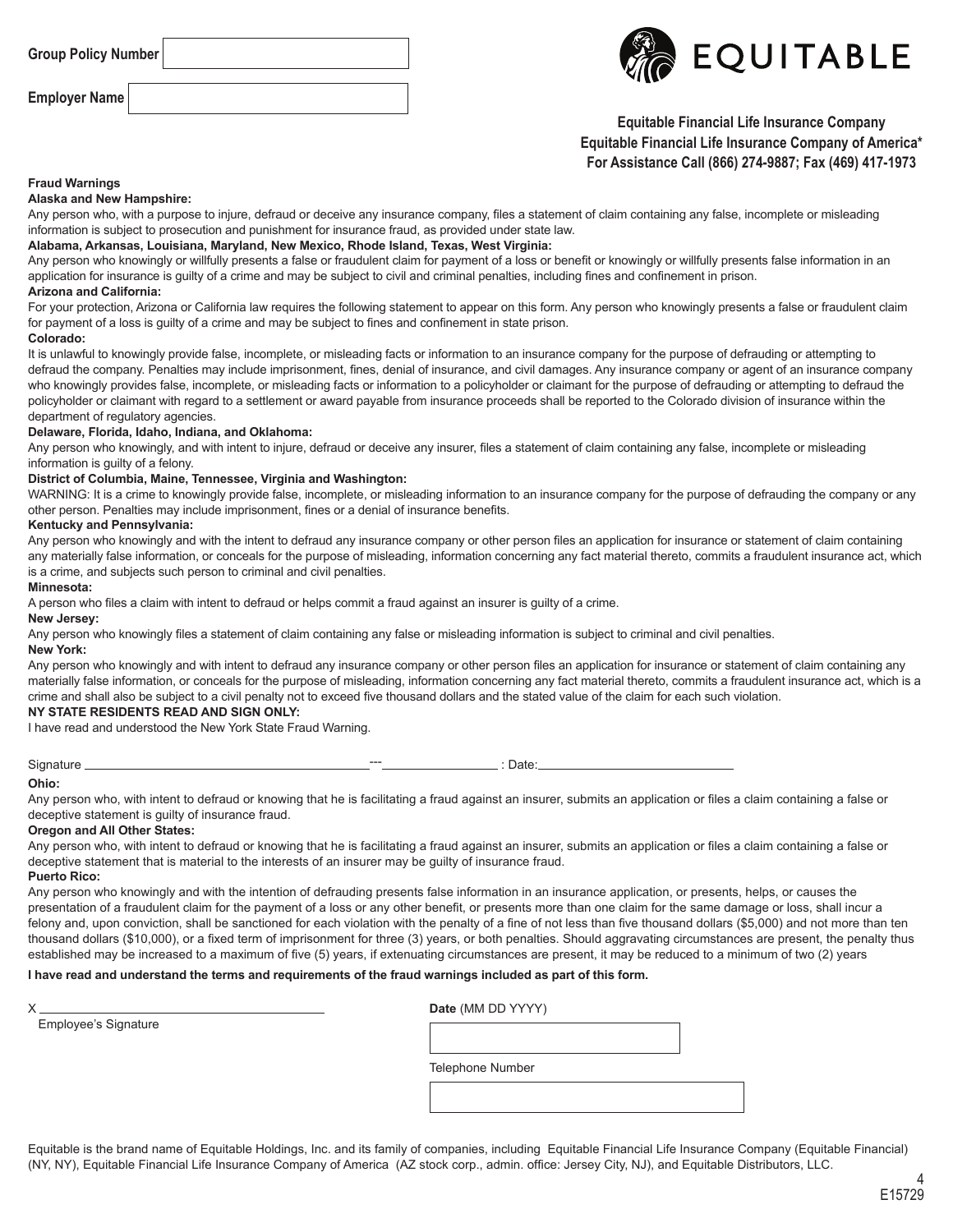| Group Policy Number |
|---------------------|
|---------------------|



**Equitable Financial Life Insurance Company Equitable Financial Life Insurance Company of America For Assistance Call (866) 274-9887; Fax (469) 417-1973**

|                                                                                              | Group Insurance Contract Holder Statement To be completed by Employer/Plan Administrator. Please complete all five sections. |
|----------------------------------------------------------------------------------------------|------------------------------------------------------------------------------------------------------------------------------|
| Employer/Plan Administrator (To be completed by Employer)<br>1                               |                                                                                                                              |
|                                                                                              |                                                                                                                              |
| <b>Street</b>                                                                                | Suite                                                                                                                        |
|                                                                                              |                                                                                                                              |
| City                                                                                         | <b>State</b><br>Zip Code<br>Telephone                                                                                        |
|                                                                                              |                                                                                                                              |
| <b>Employee Information</b><br>2 <sup>2</sup>                                                |                                                                                                                              |
| Date of Employment (mm dd yyyy)                                                              | Full time<br>Hourly<br>Date Last Worked (mm dd yyyy)                                                                         |
|                                                                                              | Part time<br>Salary                                                                                                          |
| Occupation                                                                                   | Where Employed                                                                                                               |
|                                                                                              |                                                                                                                              |
|                                                                                              | If not actively at work immediately prior to disability, what was the reason? (Attach explanation, if applicable.)           |
| <b>Disability</b><br>Leave of Absence                                                        | Vacation<br>Discharge                                                                                                        |
| Resigned<br>Retired                                                                          | <b>Temporary Layoff</b><br>Other                                                                                             |
| <b>Street</b>                                                                                | Suite                                                                                                                        |
|                                                                                              |                                                                                                                              |
|                                                                                              |                                                                                                                              |
| City                                                                                         | Zip Code<br><b>State</b>                                                                                                     |
|                                                                                              |                                                                                                                              |
| <b>Insurance Coverages</b><br>4<br>Complete only for the coverage that applies to this claim |                                                                                                                              |
| <b>Benefit Amount</b>                                                                        | Effective Date (DDMMYYYY)<br>Percentage to be Distributed<br>(percentage not to exceed 75%)                                  |
| <b>Basic Life</b>                                                                            |                                                                                                                              |
| Supplemental Life                                                                            |                                                                                                                              |
| <b>Voluntary Life</b>                                                                        |                                                                                                                              |
| Dependent Life                                                                               |                                                                                                                              |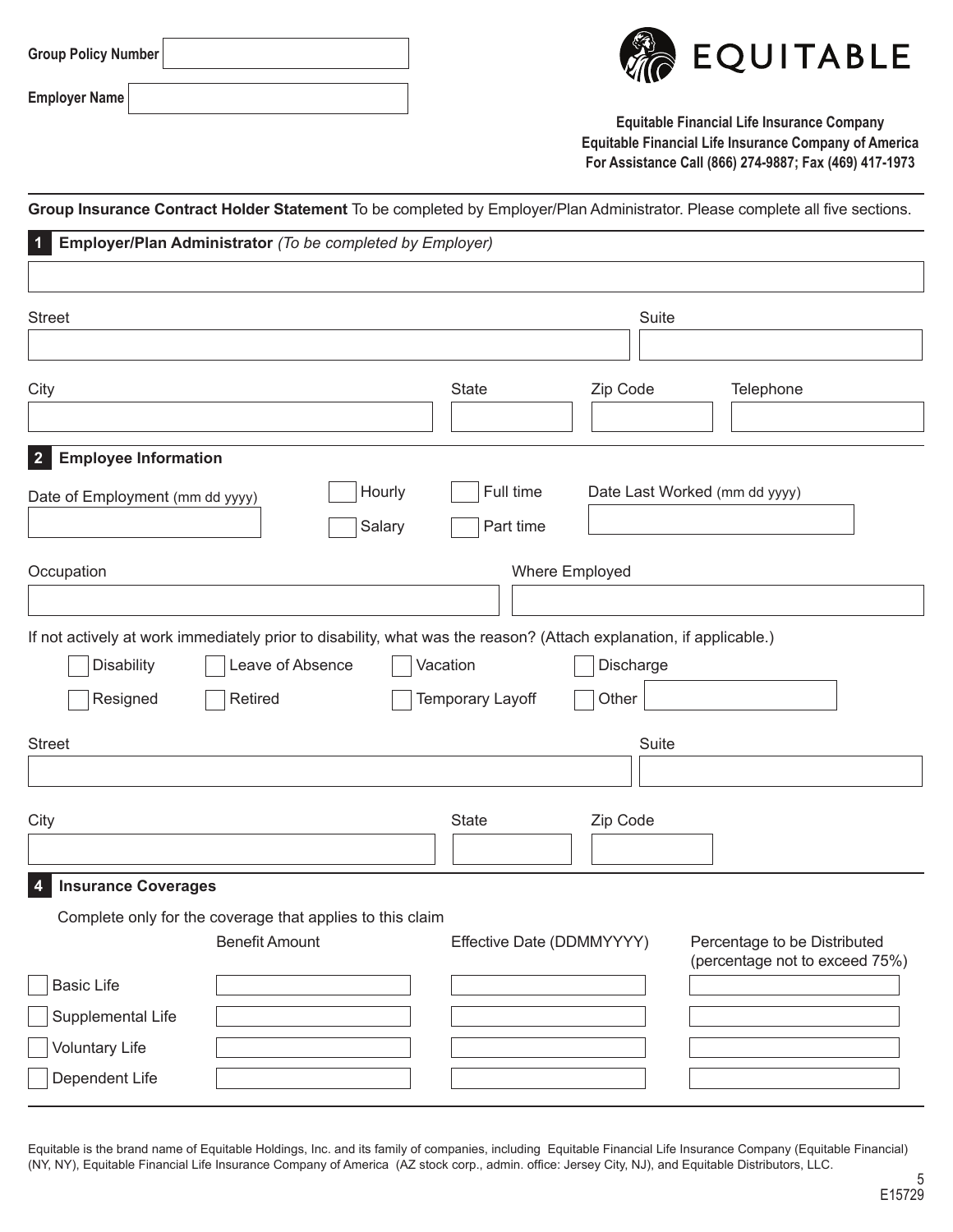| <b>Group Policy Number</b>                                                          | EQUITABLE                                                                                                                                                                   |
|-------------------------------------------------------------------------------------|-----------------------------------------------------------------------------------------------------------------------------------------------------------------------------|
| <b>Employer Name</b>                                                                | <b>Equitable Financial Life Insurance Company</b><br><b>Equitable Financial Life Insurance Company of America</b><br>For Assistance Call (866) 274-9887; Fax (469) 417-1973 |
| Employee/Member Salary Amount on Last Day Worked                                    | Was insurance ever assigned?                                                                                                                                                |
| \$                                                                                  | No<br>Yes                                                                                                                                                                   |
| per<br>Week<br>Month<br>Hour<br>Year                                                |                                                                                                                                                                             |
| Optional Term Life, if applicable, must be supported by proof of enrollment.        |                                                                                                                                                                             |
| Maximum Amount Available Under the Accelerated Benefit Option                       |                                                                                                                                                                             |
| \$                                                                                  |                                                                                                                                                                             |
| Has insurance percentage<br><b>No</b><br>Yes<br>increased in last two years?        | If yes, provide date (MM DD YYYY)                                                                                                                                           |
| Was evidence of insurability<br>No<br>required to secure current<br>Yes<br>coverage | Date Last Premium Paid (MM DD YYYY)<br>Is there<br>contributory<br>No<br>Yes<br>insurance?                                                                                  |
| <b>Payment Information</b><br>5 <sub>5</sub>                                        |                                                                                                                                                                             |
| Employer at address<br>Mail Payment to:<br>listed above                             | <b>Claimant at address</b><br>listed below                                                                                                                                  |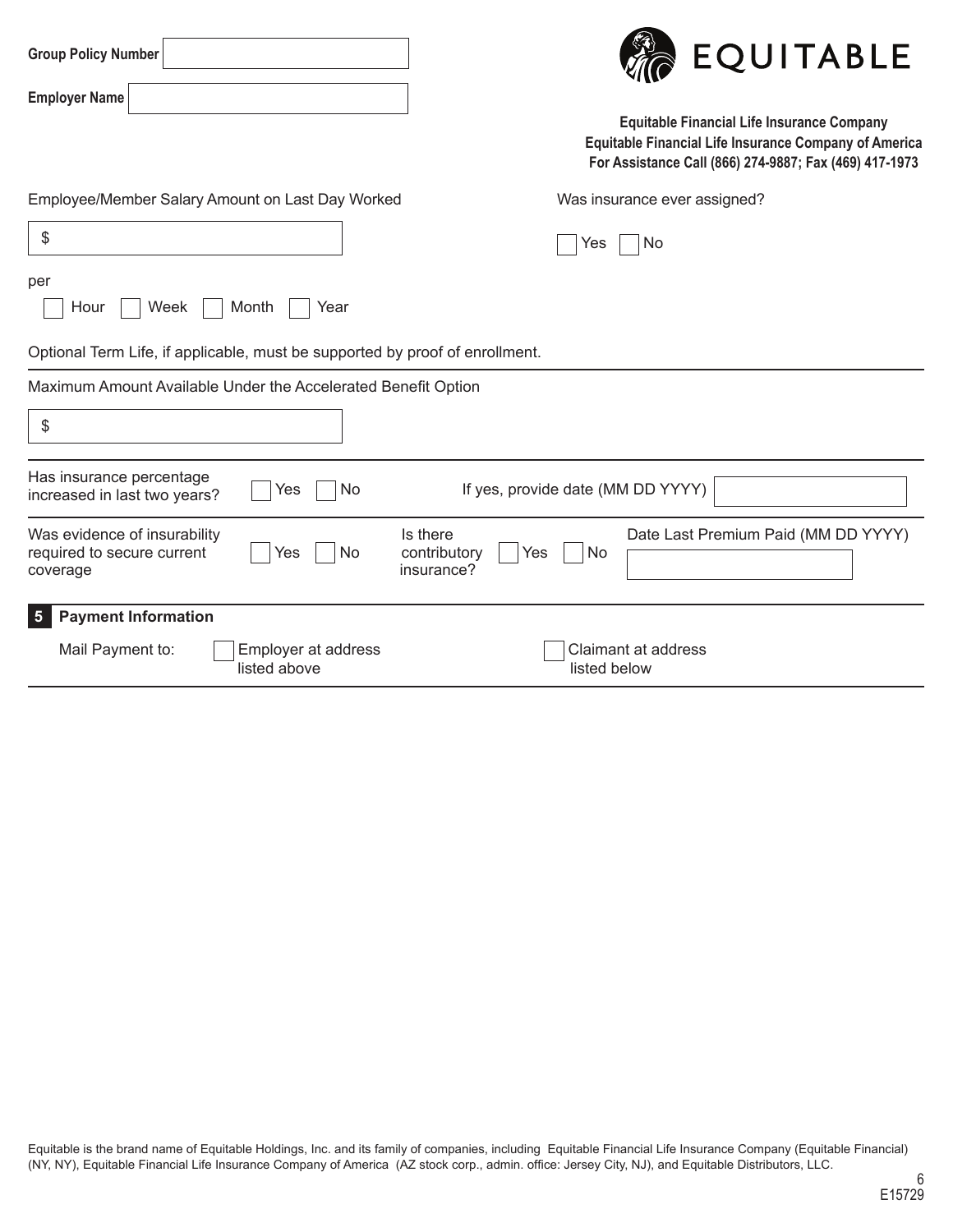|  |  | Group Policy Number |  |
|--|--|---------------------|--|
|--|--|---------------------|--|

**Regular Mail:** Equitable Employee Benefits Group - P.O. Box 2107, Grapevine, TX 76099-2107 **Express Mail:** Equitable Employee Benefits Group - 8500 Freeport Pkwy 4th Floor, Irving, TX 75063



**Equitable Financial Life Insurance Company Equitable Financial Life Insurance Company of America For Assistance Call (866) 274-9887; Fax (469) 417-1973**

## **Accelerated Benefit Option Claim Form Attending Physician's Certification** (Please print.)

## **This section to be completed by the Employee**

The patient is responsible for the completion of this form without expense to Equitable

| Name of Patient                                                                                                                                                                                    |               | Social Security Number                      |                           | Date of Birth (MM DD YYYY)                        |
|----------------------------------------------------------------------------------------------------------------------------------------------------------------------------------------------------|---------------|---------------------------------------------|---------------------------|---------------------------------------------------|
| Patient's Address                                                                                                                                                                                  |               |                                             |                           |                                                   |
| Employer's Name                                                                                                                                                                                    |               |                                             |                           |                                                   |
| I hereby authorize release of information requested on this form by the named physician or health care provider for the purpose of<br>processing healthcare claim(s) for services I have received. |               |                                             |                           |                                                   |
| Χ.<br>Patient's Signature                                                                                                                                                                          |               | Date (MM DD YYYY)                           |                           |                                                   |
| This section to be completed by the Physician<br>Date of first visit (MM DD YYYY)                                                                                                                  |               | Date of last visit (MM DD YYYY)             |                           | Date total disability began (MM DD YYYY)          |
| Diagnosis                                                                                                                                                                                          | ICD Diagnosis |                                             |                           | <b>Present Condition</b>                          |
| Objective Findings/include any results of current x-rays, EKG, or any other special test                                                                                                           |               |                                             | Is the patient capable of | handling his/her own affairs?<br>Yes<br><b>No</b> |
| List any hospital confinements for this disability<br>Name of hospital                                                                                                                             |               | <b>Period Confined</b><br>From (MM DD YYYY) |                           | To (MM DD YYYY)                                   |
| Name of Attending Physician (Please print.)                                                                                                                                                        |               | Degree/Specialty                            |                           | Telephone Number                                  |
| Physician's Address                                                                                                                                                                                |               |                                             |                           | Fax Number                                        |

X

### Signature **Date** (MM DD YYYY)